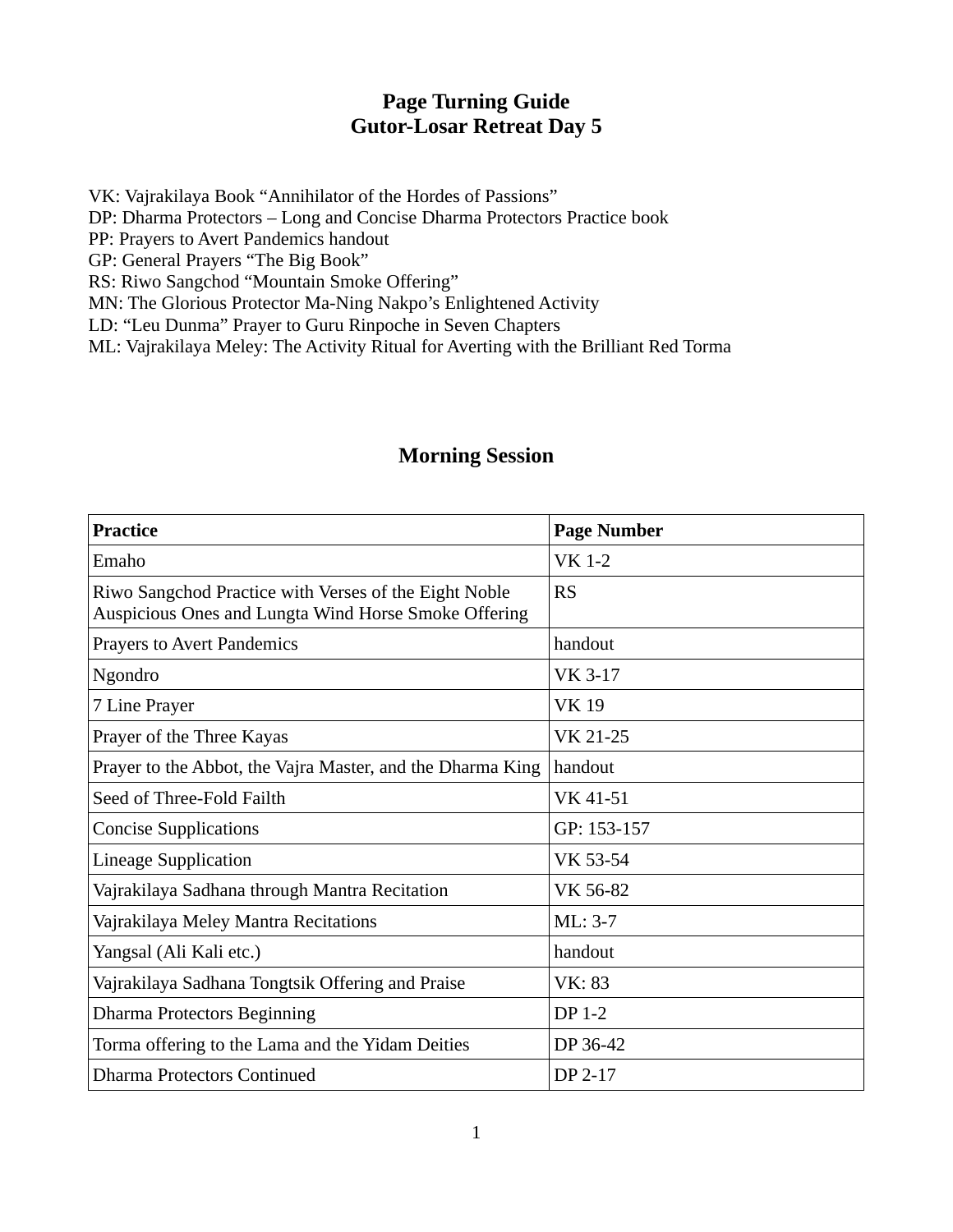| Maning                       | $MN$ 1-29             |
|------------------------------|-----------------------|
| Ekajati                      | DP 146-151            |
| Long Shenpa                  | $\overline{DP}$ 55-78 |
| <b>Session Break prayers</b> | handout               |

## **Afternoon Session**

| Practice                                   | <b>Page Number</b> |
|--------------------------------------------|--------------------|
| <b>Blessing the Fulfillment Substances</b> | handout            |
| Long Shenpa Fulfillment                    | DP 78-85           |
| <b>Shenpa Accumulations</b>                | DP 108-109, 127    |
| Long Shenpa Conclusion                     | DP 85-90           |
| Vajrakilaya Protectors                     | $DP: 43-50$        |
| <b>Concise Protector Prayers</b>           | GP: 177-207        |
| Terdak Zhidak                              | DP: 17-23          |
| <b>Maning Fulfillment</b>                  | MN: 29-36          |
| Damchen Chitor Confession                  | handout            |
| <b>Requesting Enlightened Activity</b>     | GP: 209-228        |
| Leu Dunma Chapters One through Six         | LD 14-110          |
| <b>Session Break prayers</b>               | handout            |

## Short Break

| <b>Butter Lamp Offering Prayers</b>      | GP: 255-258 |
|------------------------------------------|-------------|
| <b>Inexpressible Ultimate Confession</b> | VK: 113-122 |
| Sadhana Tsok                             | VK: 125-134 |
| Meley Tsok                               | ML: 13-40   |
| Dorje Drolo Kangwa                       | VK: 137-147 |
| Yingkyi Bendhar                          | VK: 135-136 |
| <b>Tsok Khang Dechen</b>                 | VK: 149-152 |